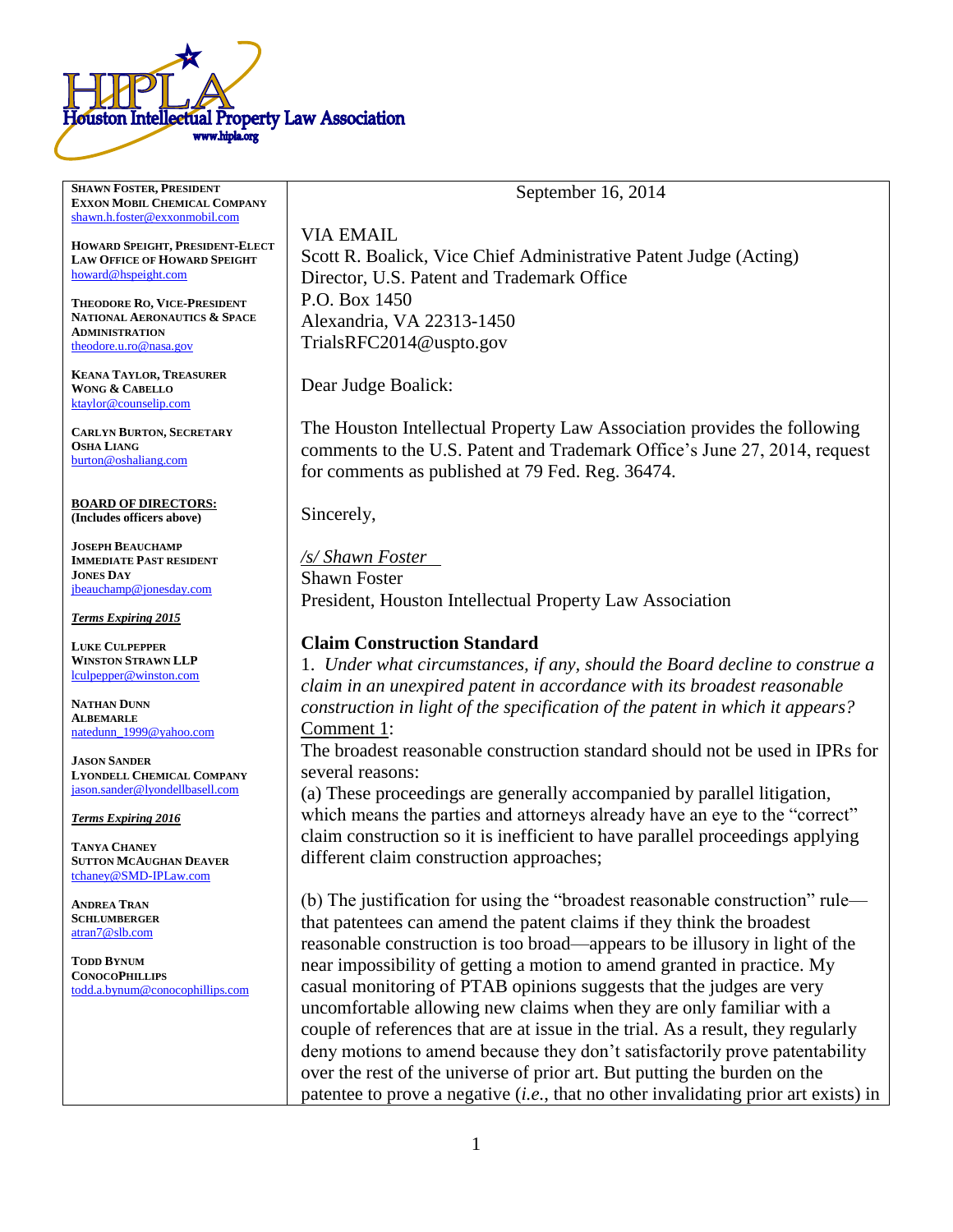

order to get new claims after the original claims were found unpatentable under the "broadest reasonable construction" rule has tilted the playing field too far against patentees.

# Comment 2:

The Board should construe a claim in an unexpired patent in accord with its ordinary and customary meaning (*i.e.*, in accord with the standard of *Phillips v. AWH Corp.*, 415 F.3d 1303 (Fed. Cir. 2005)) and decline to construe a claim in an unexpired patent in accordance with its broadest reasonable construction in light of the specification of the patent in which it appears under the following two conditions:

(a) the Patent Owner has filed a terminal disclaimer of the remaining term of the challenged patent; and

(b) the filing of the terminal disclaimer occurs sufficiently early in the inter partes review (IPR) such that the IPR could yet be accomplished efficiently and within the time period required under  $35 \text{ U.S.C. } 316(a)(11)$ and 37 C.F.R. 42.100(c), *i.e.*, generally 1-year, except that the Director may, for good cause shown, extend the 1-year period by not more than 6 months.

These recommendations appear to be consistent with the Board's Order of May 22, 2014 in *Amkor Technology, Inc. v. Tessera, Inc.*, IPR2013-00242 for U.S. Patent No. 6,046,076 (terminal disclaimer held in abeyance and claim construction under broadest reasonable interpretation (BRI) standard maintained in view of the Patent Owner waiting until all substantive briefing in the proceeding was completed before the Patent Owner filed the terminal disclaimer).

Any guidelines of the Board that may follow consideration of submitted comments not suggest that a deadline for a Patent Owner to file a terminal disclaimer possibly be set to occur before, or to coincide with, the deadline for the Patent Owner to file a preliminary response (*i.e.*, within three months after receiving notice that a petition challenging patentability has been filed), but that any deadline be set to coincide with a date only after the decision of the Board instituting the IPR, *e.g.*, possibly to coincide with the deadline to file a motion to amend under 37 CFR 42.121(a)(1), *i.e.*, "…no later than the filing of a patent owner response."

Under such a latter, reasonable deadline, the Patent Owner could consider at least two options: filing a motion to amend the claims, wherein claim construction would continue under the BRI standard; or filing a terminal disclaimer without amending the claims, wherein claim construction would then proceed under the Phillips standard. Under either option, this Patent Owner decision point at least could be informed by the decision of the Board instituting the IPR.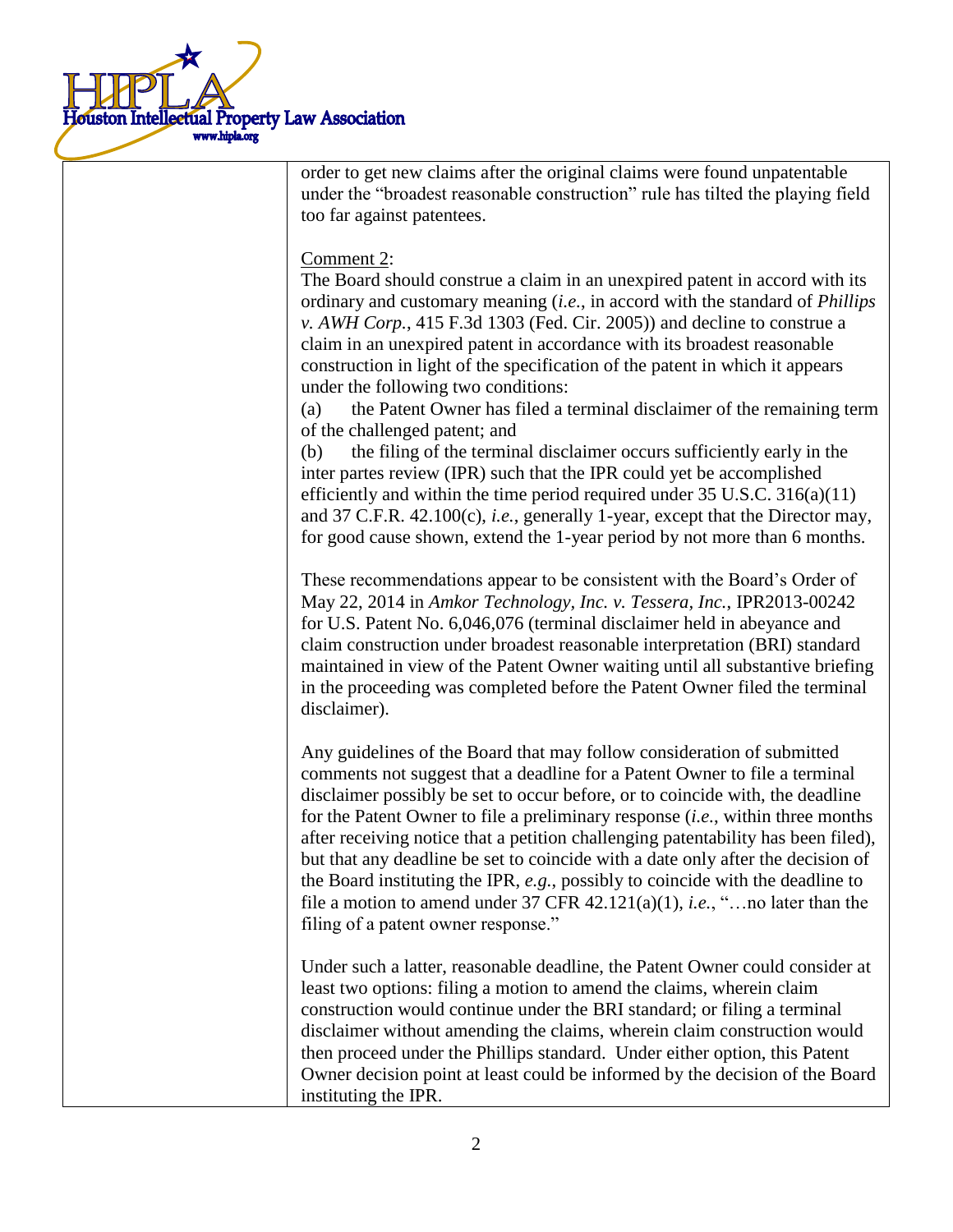

#### Comment 3:

The PTO does not use the "broadest reasonable interpretation" standard of construing claims in expired patents because a patent owner cannot amend the claims of an expired patent. The PTAB's current *de facto* practice is not to allow amendments to claims during IPR, regardless of its rules allowing such amendments. The Board's alleged practice of allowing claim amendments during IPR currently is illusory. So long as the Board continues to deny patent owners' the ability to amend their claims during IPR, it should use the district court standard for construing claims as defined in *Phillips v. AWH Corp.*, 415 F. 3d 1303 (Fed. Cir. 2005).

#### Comment 4:

The principle of applying the broadest reasonable construction was traditionally predicated on the patent owner's ability to amend the claims before the patent office. Given the fact that amendment is more limited in an IPR, the Board might consider claim construction principles more in line with the federal court's approach. Because the IPR is closer to litigation than an original examination, the claim construction standard should reflect this

# **Motion To Amend**

*2. What modifications, if any, should be made to the Board's practice regarding motions to amend?*

Comment 1:

The Board should exclude claim listings from the pages counted toward the page limits for Motions to Amend. The Board has suggested that amendment during an IPR is a narrow opportunity to preserve at least one claim in a patent and that patent owners should seek additional amended claims in other proceedings, such as reexamination or reissue. Based on this reasoning, the Board has required claim listings be included in the page count for a motion to amend, which is 15 pages. The practical effect is that patent owners are only able to propose a small number of proposed amended claims, sometimes only one, without regard to the number of challenged claims at issue or the nature of the proposed amendments. This is inconsistent with 35 U.S.C. § 316(d), which permits patent owners to file a motion to amend that "**for each challenged claim**, propose[s] a reasonable number of substitute claims." (emphasis added)

By omitting claim listings from the page count, the Board permits patent owners to propose an amended claim "for each challenged claim," as required by statute. By retaining a page limit for the motion itself that the Board determines to be reasonable, the Board limits the number of issues that can be effectively raised by patent owners during the amendment process, preserving the streamlined nature of the proceedings. It is highly unlikely that a patent owner would be capable of supporting a large number unique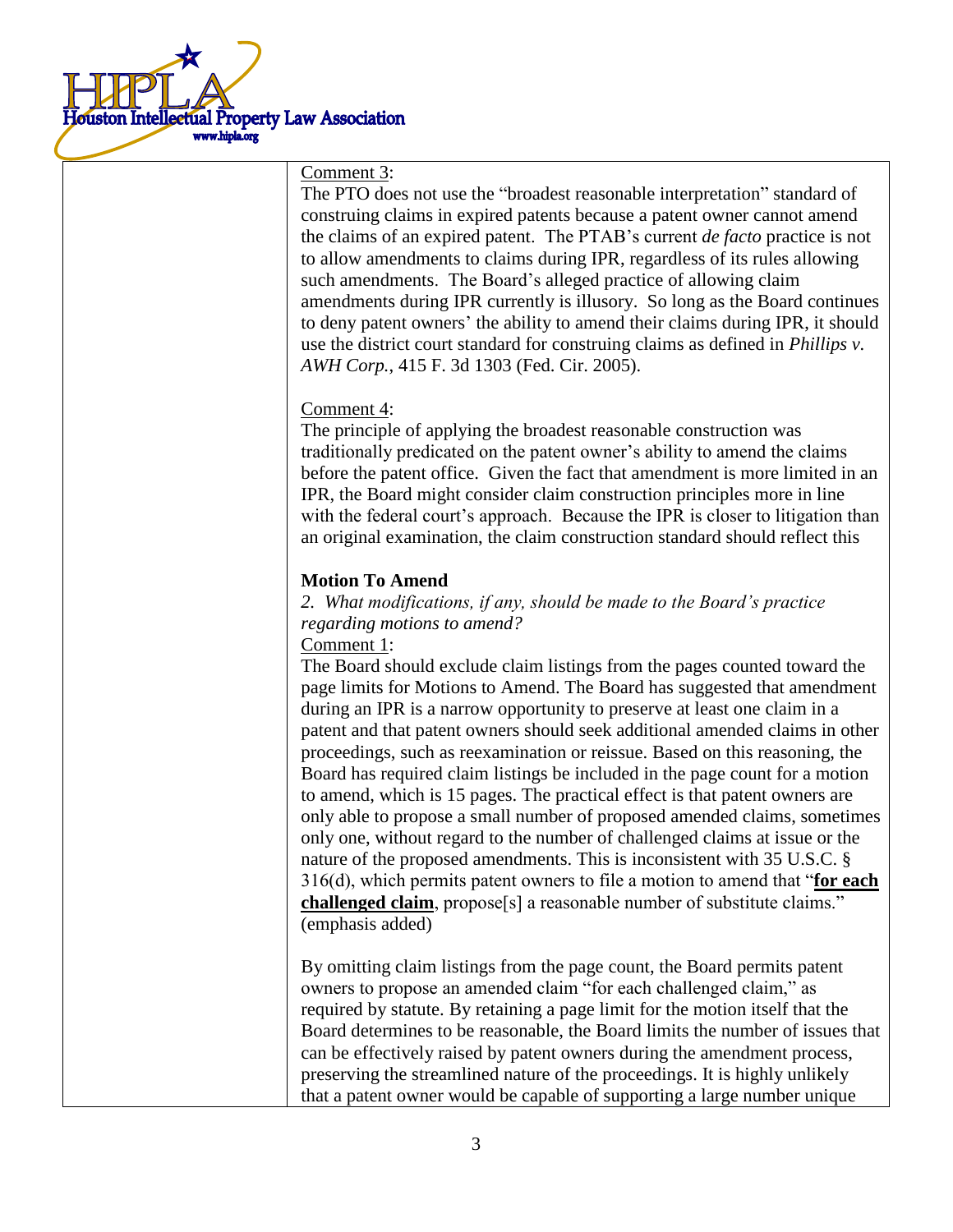

amendments among the challenged claims in a limited motion to amend, but the patent owner would at least be able to propose substitute claims on a onefor-one basis, which the Board has described as being presumptively reasonable. *See* 37 C.F.R. § 42.121(a)(3).

# Comment 2:

The Board provided helpful guidance in several cases regarding motions to amend, particularly its Order of March 7, 2014 in *Toyota Motor Corp. v. America Vehicular Sciences LLC*, IPR2013-00419 for U.S. Patent No. 6,772,057, as well as its Final Written Decision of May 20, 2014 in *International Flavors & Fragrances Inc. v United States*, IPR2013-00124 for U.S. Patent No. 7,579,016.

The motion to amend of the *International Flavors* IPR is generally recognized as the first motion to amend to be granted in IPR proceedings. With continued expert guidance from the Board, HIPLA anticipates that practitioners will more closely conform motions to amend to the Board's guidance, and more motions to amend will be granted.

Comment 3: See Comment 3 to Question 1 above.

Comment 4:

The requirement that amendments substitute existing claims is a good one and should not be changed. The number of new claims in reexaminations could really get out of hand.

#### **Patent Owner Preliminary Response**

*3. Should new testimonial evidence be permitted in a Patent Owner Preliminary Response? If new testimonial evidence is permitted, how can the Board meet the statutory deadline to determine whether to institute a proceeding while ensuring fair treatment of all parties?* Comment 1:

Limited new testimonial evidence should be permitted in a Patent Owner Preliminary Response, but should generally be limited to issues on which the patent owner has the initial burden of coming forward with evidence, such as common ownership or date of invention prior to the effective filing date. At present, the exclusion of testimonial evidence makes it impossible to prove up many defenses based on common ownership (under § 103(c), as in effect on September 15, 2012) or prior invention because corroborating documents often leave logical gaps in the proof of the issue. Nevertheless, these defenses can be dispositive in some cases, and when they are, both petitioners and patent owners are better served by the Board denying institution on those grounds. Both parties save the cost of additional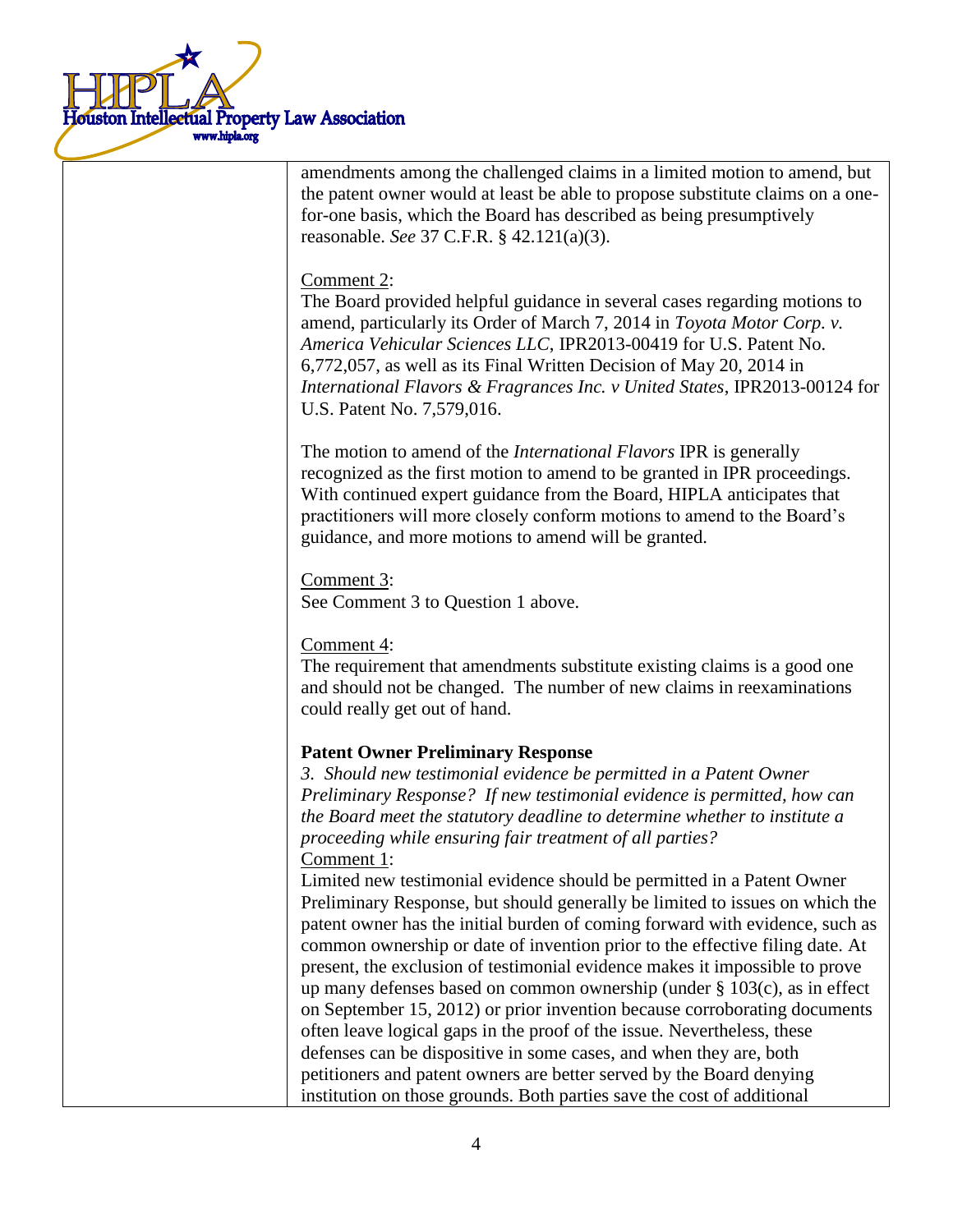

proceedings on the merits, petitioners will not suffer the estoppels effect of 35 U.S.C. § 315(e), and the patent owner preserves the claims of its patent. It should be noted that the standard for institution would not be changed by accepting testimonial evidence on these issues at the preliminary stage. The Board would be considering whether, in light of the evidence presented by the patent owner, the petitioner has a reasonable likelihood to prevail on the claims and grounds to which the evidence pertains. Accordingly, if the evidence presented does not make out the prima facie requirements of the defense or if there is a reasonable likelihood the petitioner could find a material flaw in the evidence, the Board could still institute trial on the petition.

# Comment 2:

The Board might take a middle-of-the-road approach by accepting testimonial evidence on issues of fact (as opposed to expert analysis). It is a little problematic that the petitioner would not have the opportunity to crossexamine or depose the declarant prior to the decision to institute, but the Board is capable of giving the testimony the appropriate weight in light of this limitation. For example, non-controversial statements of fact should be considered. Broad characterizations might be taken with a grain of salt. In any event, the patent owner's attorney is likely to make many of the same assertions anyway through "argument" and the Board will be considering these representations anyway.

# Comment 3:

Yes. Permit the petitioner also to introduce new testimonial evidence. Why wouldn't the Board want all relevant facts before it before it decides whether to terminate the patent rights of an inventor? What's more important, the Board's deadlines, or a fair and open process that sufficiently considers all relevant evidence?

# **Obviousness**

*4. Under what circumstances should the Board permit discovery of evidence of non-obviousness held by the petitioner, for example, evidence of commercial success for a product of the petitioner? What limits should be placed on such discovery to ensure that the trial is completed by the statutory deadline?*

#### Comment 1:

This discovery should probably be limited if not prohibited. While evidence of non-obviousness is relevant, this has the potential to become a side-show particularly where it is disputed that petitioner's commercial data is actually evidence of non-obviousness. Satisfying the nexus requirement may require a mini-trial on infringement of the petitioner's product.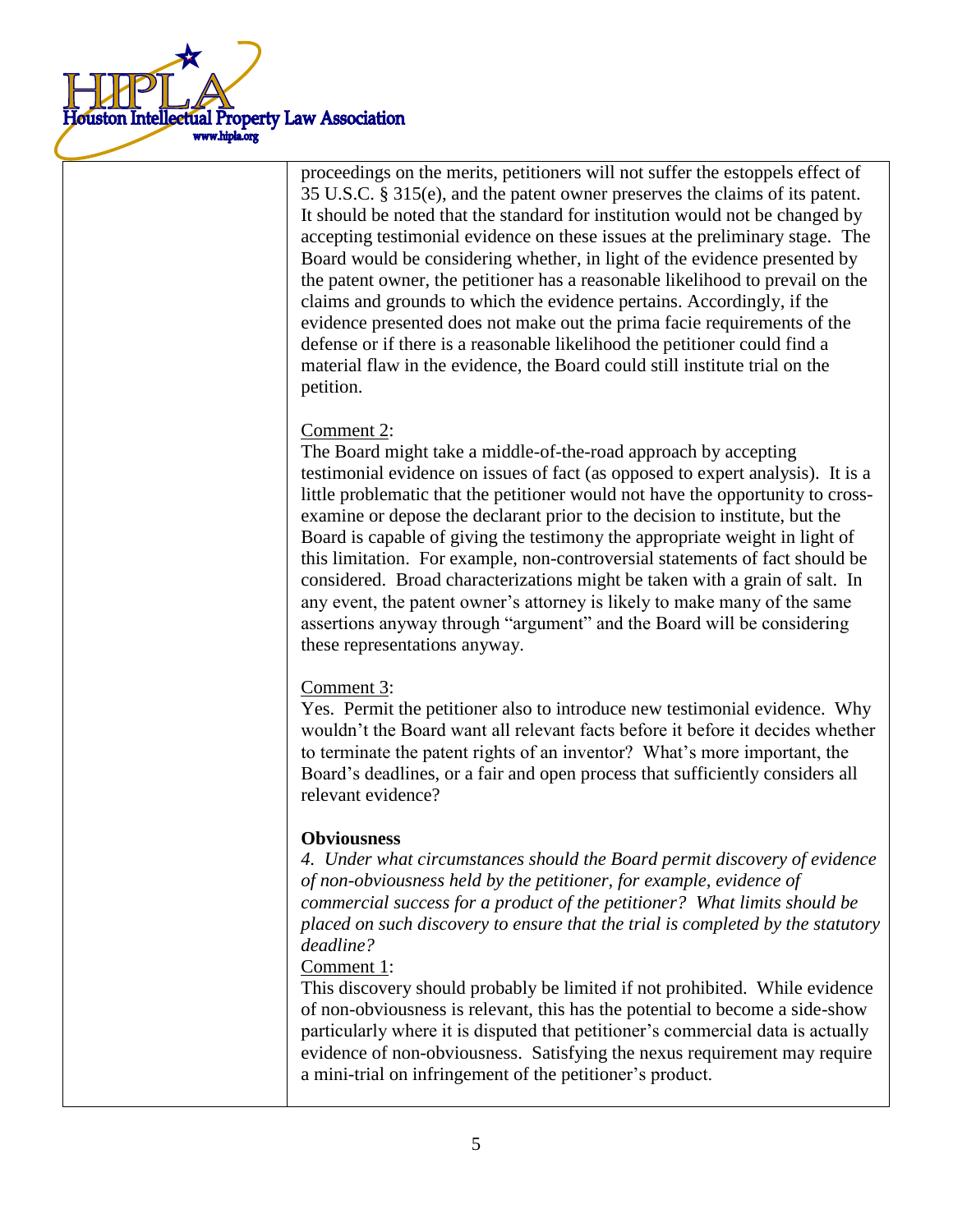

#### Comment 2:

When the patent owner is a non-practicing entity. No statutory requirement exists that requires patent owners to practice their patents. No limits. All relevant evidence should be considered to ensure and full and fair review of a patent before terminating an inventor's patent.

# **Real Party in Interest**

*5. Should a patent owner be able to raise a challenge regarding a real party in interest at any time during a trial?*

Comment 1:

If this is for estoppel-related reasons, yes.

Comment 2:

Generally, yes. But this is a discretionary call for the panel considering the review and challenges should be allowed.

#### **Additional Discovery**

*6. Are the factors enumerated in the Board's decision in Garmin v. Cuozzo, IPR2012–00001, appropriate to consider in deciding whether to grant a request for additional discovery? What additional factors, if any, should be considered?*

Comment 1:

Factors 1, 3, and 5 make sense and seem generally applicable. Factor 4 would seem to apply to all discovery and doesn't seem necessary as a separate factor. (If anything, it could be rolled into Factor 5.) I think Factor 2 is too restrictive to become a per se rule. If a party asks for something out of time, the other side can object and refer to a deadline. This happens all the time in litigation. But I think it leads to unintended consequences to adopt a rule that you cannot seek discovery on "Litigation Positions and Underlying Basis" – that's sort of the point.

# **Multiple Proceedings**

*7. How should multiple proceedings before the USPTO involving the same patent be coordinated? Multiple proceedings before the USPTO include, for example: (i) Two or more separate AIA trials; (ii) an AIA trial and a reexamination proceeding; or (iii) an AIA trial and a reissue proceeding.*  Comment 1:

I don't think there is a good answer, but this should probably be handled on a case-by-case basis. If multiple petitions for IPR are pending concurrently, the Board should have the discretion to consolidate them. But if one IPR is chugging along and an unrelated party files a second one for the same patent, they should be handled separately to avoid slowing down the first one.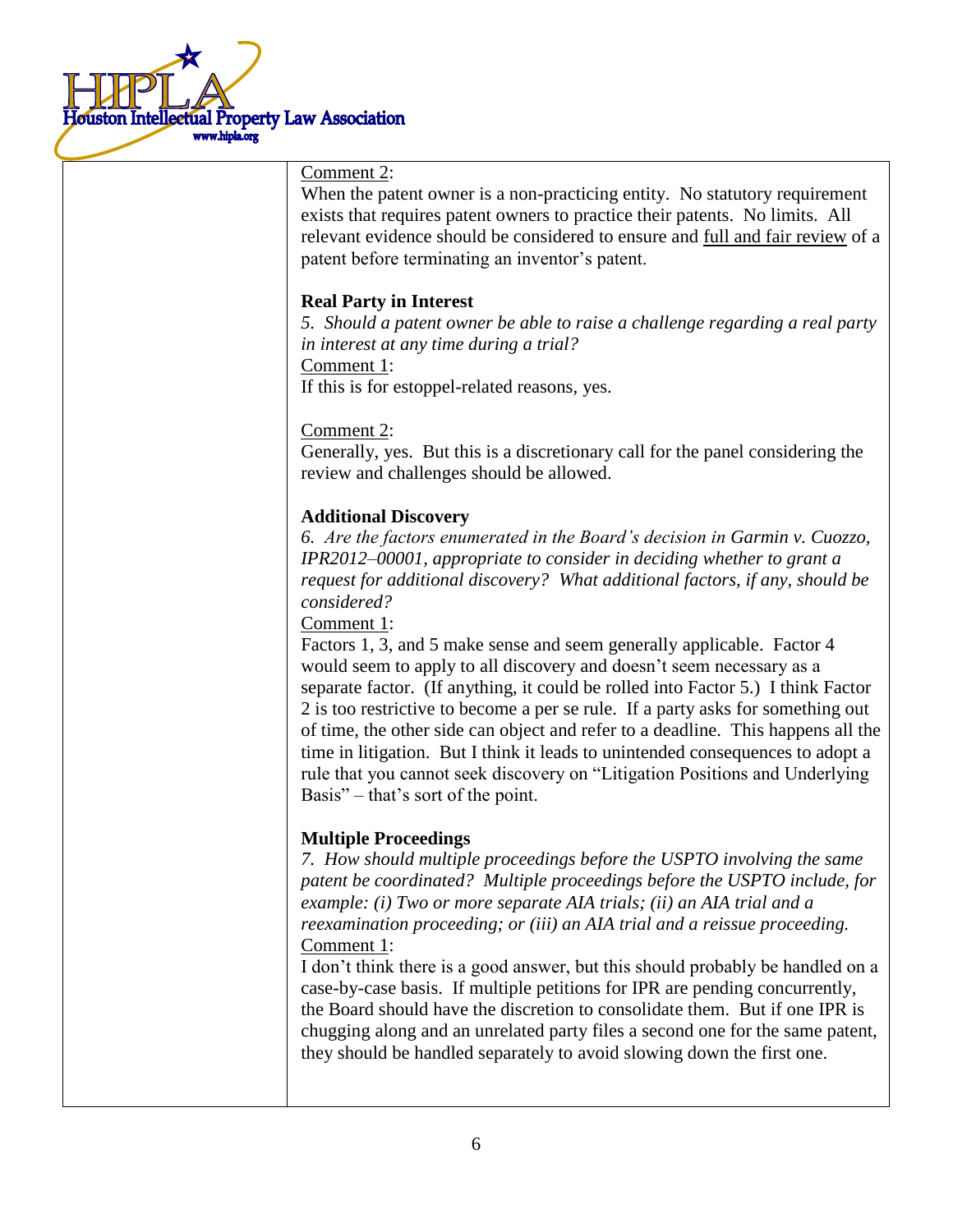

| Comment 2:                                                                                                                                                                                                                                                                                                                                                                                                                                                                                                                                                                                                                                                                             |
|----------------------------------------------------------------------------------------------------------------------------------------------------------------------------------------------------------------------------------------------------------------------------------------------------------------------------------------------------------------------------------------------------------------------------------------------------------------------------------------------------------------------------------------------------------------------------------------------------------------------------------------------------------------------------------------|
| Consolidated as done in the district courts.                                                                                                                                                                                                                                                                                                                                                                                                                                                                                                                                                                                                                                           |
| 8. What factors should be considered in deciding whether to stay, transfer,<br>consolidate, or terminate an additional proceeding involving the same patent<br>after a petition for AIA trial has been filed?<br>Comment 1:<br>This is a case-by-case, discretionary determination. Stay if a prior trial is too<br>far underway to initiate another one; transfer if another panel has greater<br>familiarity with the patent and it would be efficient to do so; consolidate if a<br>prior trial is not too far along; terminate if the later-filed petition provides<br>cumulative prior art or does not reasonably question the validity of at least<br>one of the patent's claim. |
|                                                                                                                                                                                                                                                                                                                                                                                                                                                                                                                                                                                                                                                                                        |
| 9. Under what circumstances, if any, should a copending reexamination<br>proceeding or reissue proceeding be stayed in favor of an AIA trial? If a<br>stay is entered, under what circumstances should the stay be lifted?<br>Comment 1:<br>I would let the reexamination run its course. As the IPR is replacing the<br>reexamination process, this shouldn't be a problem for much longer.                                                                                                                                                                                                                                                                                           |
|                                                                                                                                                                                                                                                                                                                                                                                                                                                                                                                                                                                                                                                                                        |
| Comment 2:<br>Agree with Comment 1. For reissue proceedings, this is a discretionary<br>judgment call based on the status of the reissue. If it is far along in the<br>process, staying the reexam may not be efficient. If stayed, the stay should<br>be lifted upon the termination of the AIA trial.                                                                                                                                                                                                                                                                                                                                                                                |
| 10. Under what circumstances, if any, should an AIA trial be stayed in favor<br>of a copending reexamination proceeding or reissue proceeding? If a stay is<br>entered, under what circumstances should the stay be lifted?<br>Comment 1:<br>See Comments 1 and 2 to Question 9 above.                                                                                                                                                                                                                                                                                                                                                                                                 |
| 11. Under what circumstances, if any, should a copending reexamination<br>proceeding or reissue proceeding be consolidated with an AIA trial?<br>Comment 1:<br>I would not consolidate these. The procedures are too different that this<br>would have the effect of staying one in favor of the other.                                                                                                                                                                                                                                                                                                                                                                                |
| Comment 2:<br>Only if the Board loosens its standards for amending claims during IPR.                                                                                                                                                                                                                                                                                                                                                                                                                                                                                                                                                                                                  |
|                                                                                                                                                                                                                                                                                                                                                                                                                                                                                                                                                                                                                                                                                        |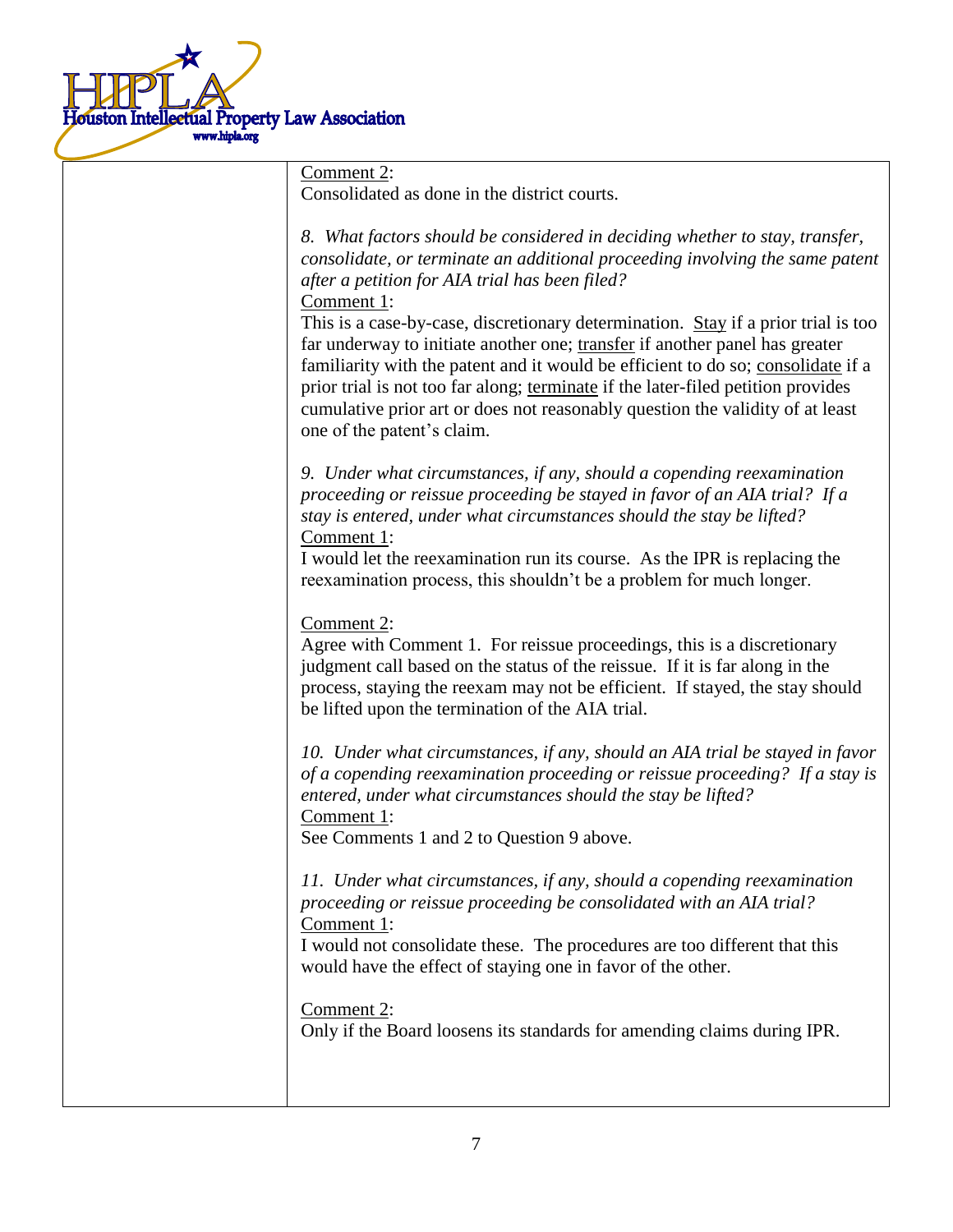